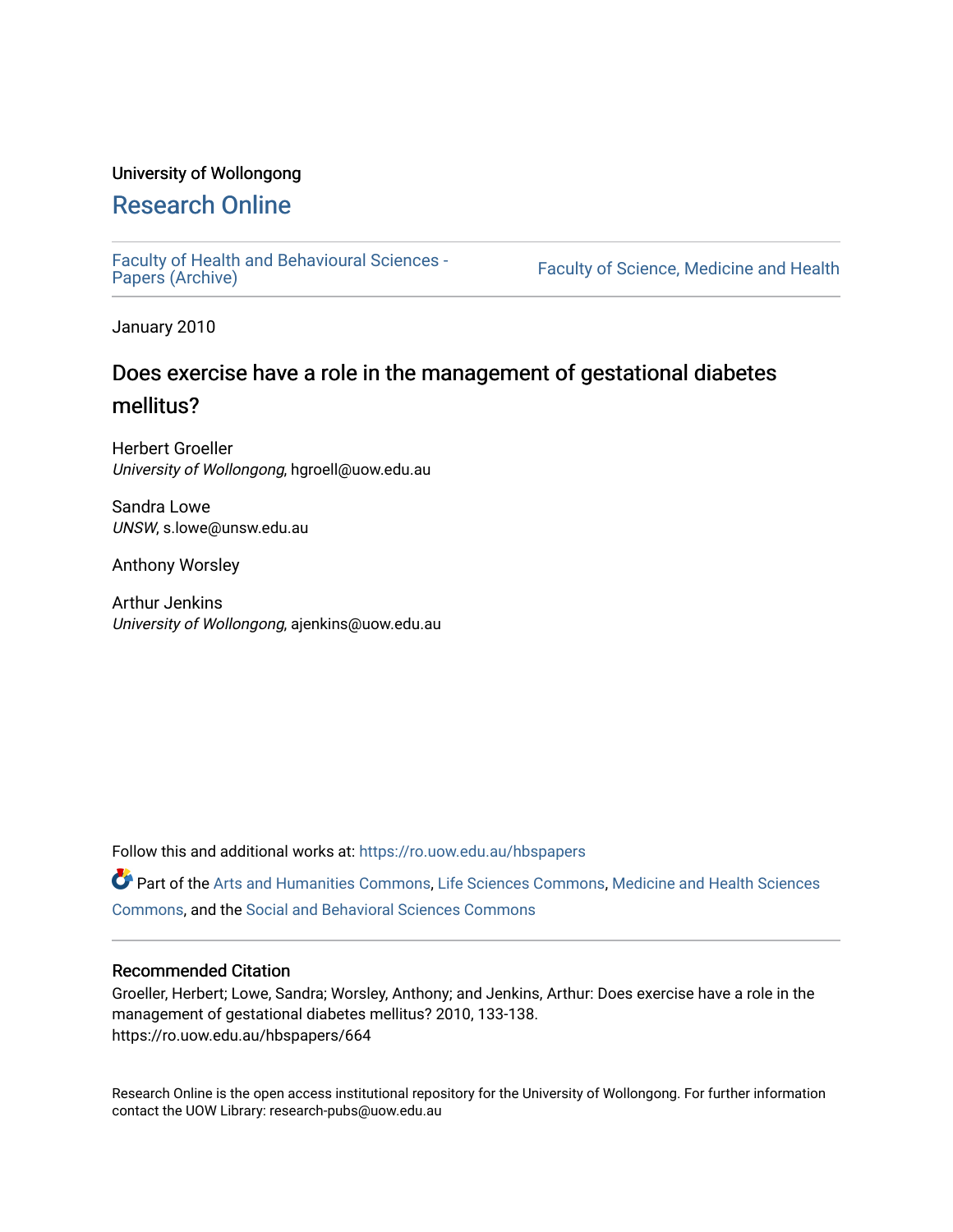# Does exercise have a role in the management of gestational diabetes mellitus?

## **Abstract**

Gestational diabetes mellitus (GDM) is associated with a marked increase in the long-term risk of type 2 diabetes and adverse pregnancy outcomes. Engaging in vigorous recreational physical activity prior to and during pregnancy significantly reduces the risk of developing GDM. In contrast, evidence of a therapeutic effect from participation in a structured exercise training regimen, although promising, is limited and requires further more substantial investigation. This paper briefly reviews the pathophysiology of GDM, the evidence related to physical activity participation and exercise regimen intervention on GDM, and the clinical considerations required for prescribing exercise. Key Words: gestational diabetes mellitus • exercise • physical activity • pregnancy • type 2 diabetes

# Keywords

diabetes, does, mellitus, exercise, have, role, management, gestational

## **Disciplines**

Arts and Humanities | Life Sciences | Medicine and Health Sciences | Social and Behavioral Sciences

## Publication Details

Groeller, H., Lowe, S., Worsley, A. & Jenkins, A. (2010). Does exercise have a role in the management of gestational diabetes mellitus?. Obstetric Medicine, 3 (4), 133-138.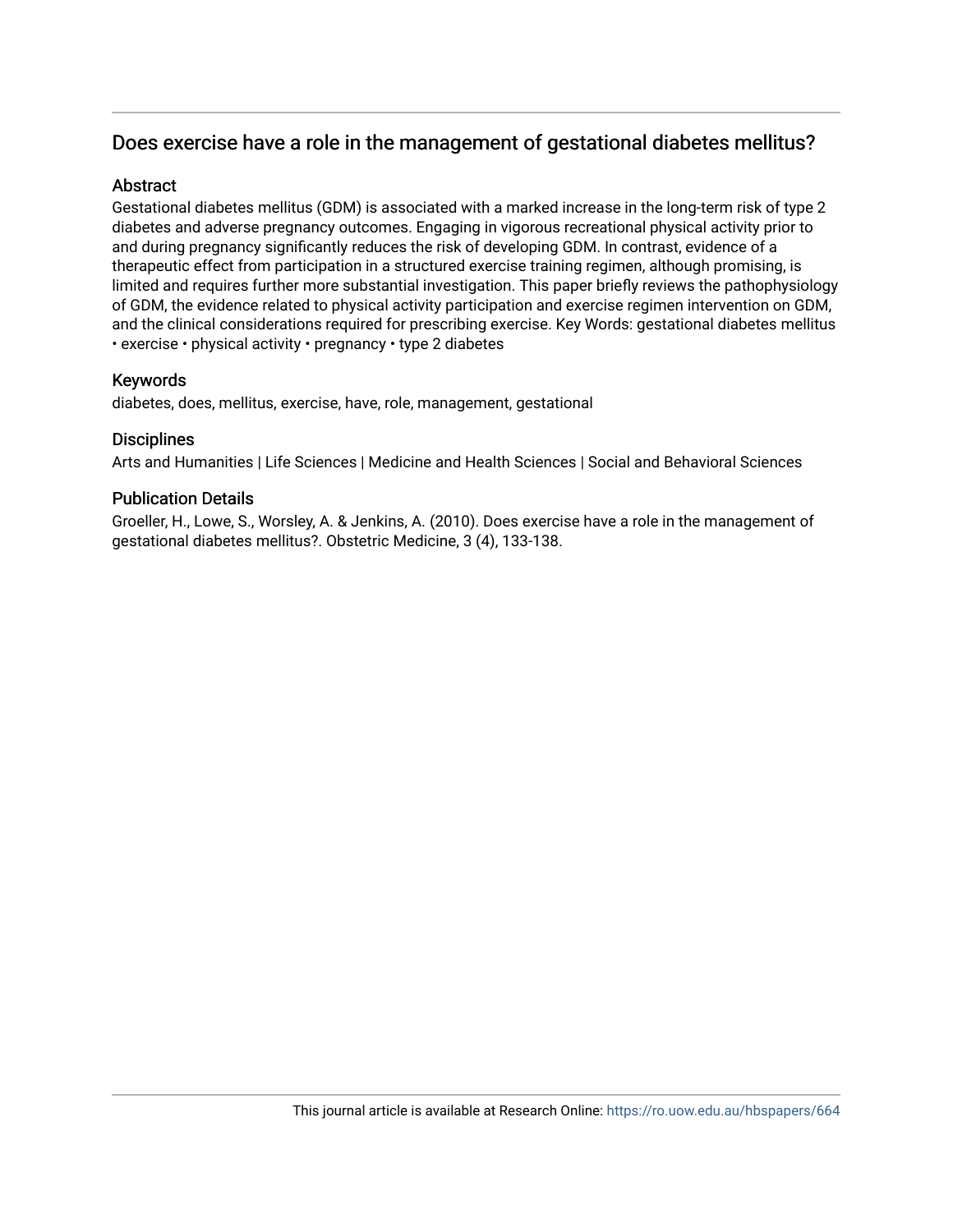# Does exercise have a role in the management of gestational diabetes mellitus?

Herbert Groeller PhD\*, Sandra Lowe FRACP MD<sup>†</sup>, Anthony Worsley PhD<sup>‡</sup> and Arthur Jenkins PhD<sup>‡</sup>

\*Centre for Human and Applied Physiology, School of Health Sciences, University of Wollongong, Wollongong, NSW 2522; <sup>†</sup>School of Women's and Children's Health, Royal Hospital for Women, University of New South Wales, Sydney, NSW; <sup>‡</sup>School of Health Sciences, University of Wollongong, Wollongong, NSW 2522, Australia

Summary: Gestational diabetes mellitus (GDM) is associated with a marked increase in the long-term risk of type 2 diabetes and adverse pregnancy outcomes. Engaging in vigorous recreational physical activity prior to and during pregnancy significantly reduces the risk of developing GDM. In contrast, evidence of a therapeutic effect from participation in a structured exercise training regimen, although promising, is limited and requires further more substantial investigation. This paper briefly reviews the pathophysiology of GDM, the evidence related to physical activity participation and exercise regimen intervention on GDM, and the clinical considerations required for prescribing exercise.

Keywords: gestational diabetes mellitus, exercise, physical activity, pregnancy, type 2 diabetes

#### **INTRODUCTION**

Globally, an additional 195 million people (114% increase) are projected to have type 2 diabetes by 2030, with the prevalence estimated to increase from 2.8% to 4.4%, respectively, from 2000.<sup>1</sup> Existing data suggest that this rise in diabetes will be paralleled with a rise in gestational diabetes, with 2.2-8.8% prevalence during pregnancy.<sup>2,3</sup> Although gestational diabetes mellitus (GDM) is transient with glycaemic control often returning to normal postpartum, it does confer a four-fold risk of developing diabetes, and is associated with adverse pregnancy outcomes.

The evidence is very strong that physical activity can prevent or delay the progression of type 2 diabetes in individuals at increased risk.<sup>8</sup> Indeed, a significant number of chronic diseases are directly associated with physical inactivity.<sup>7</sup> With only 50% of non-pregnant women meeting minimum levels of physical activity, and the rate of physical activity participation declining further during pregnancy, it appears likely that exercise may have an adjunct therapeutic role in the management of GDM.<sup>8</sup> This paper sets out to review the pathophysiology of GDM, the association of physical activity and exercise regimen on GDM, and finally the clinical implications of prescribing exercise for this group of women.

Correspondence to: Herbert Groeller, School of Health Sciences, Faculty of Health and Behavioural Sciences, University of Wollongong, Northfields Avenue, Wollongong, NSW 2522, Australia Email: hgroell@uow.edu.au

### **PATHOPHYSIOLOGY OF GDM**

Risk factors for GDM include older age, higher body mass index (BMI) and family history of diabetes, a pattern shared with type 2 diabetes.<sup>9</sup> Women who have had GDM are at markedly increased lifetime risk of developing type 2 diabetes, which may be as high as  $70\%$ .<sup>10</sup> For these reasons, and in light of the known similarities in pathogenesis discussed below, GDM can be seen as a transient form of type 2 diabetes, with rapid onset brought on by the metabolic and hormonal stresses of pregnancy.

The characteristic feature and basis of diagnosis of GDM, like type 2 diabetes and all other forms of diabetes mellitus, is an abnormally high blood glucose concentration in the fasting state and/or in response to glucose ingestion. Blood glucose concentration is normally tightly controlled by complex endocrine and autonomic feedback loops acting on tissues that produce or consume circulating glucose. However, in the context of clinical diabetes these complex processes can be represented by a simple model, in which blood glucose concentration is determined by two processes: (i) glucose-stimulated insulin secretion from pancreatic  $\beta$  cells and (ii) insulinsensitivity of glucose utilizing and producing tissues.<sup>11</sup> The hyperglycaemia of GDM and of type 2 diabetes is associated with a partial failure of insulin secretion and with reduced insulin sensitivity (or insulin resistance) but the sequence and relative importance of the events leading to hyperglycaemia are unclear. A broad consensus has developed over the last two decades that the primary insult is insulin resistance which, in susceptible individuals, leads to slow progressive failure of insulin secretion.<sup>12</sup> The molecular mechanisms responsible for insulin resistance are not yet clear, but it is predominantly associated with excess adiposity and there is currently great interest in the potential roles of adipose tissue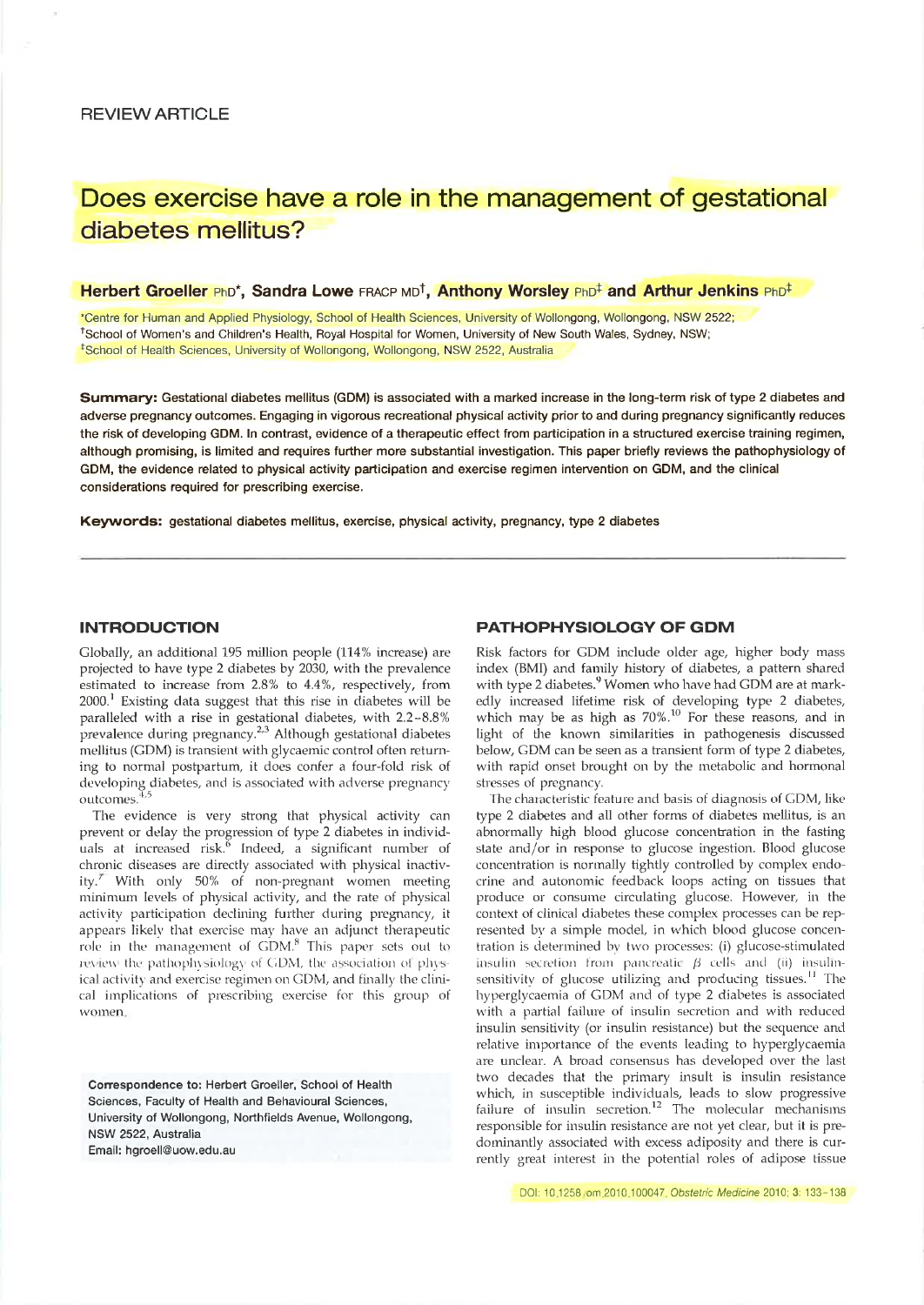derived signals (i.e. adipokines).<sup>13</sup> Out of this consensus has come the theory that impairments in insulin secretion in GDM and type 2 diabetes represent the failure of a postulated feedback loop between insulin secretion and insulin sensitivity, which in non-diabetic individuals stimulates insulin secretion to compensate for reductions in insulin sensitivity, thus preserving normoglycaemia. As a practical consequence of this theory it is recommended that measures of insulin secretory function must be corrected for the prevailing level of insulin resistance in order to assess the operation of this postulated feedback loop.<sup>12,14</sup> However, it is now clear that the result of this correction (the so-called Disposition Index) is no more than an alternative way of expressing the level of glycaemia, and its use has the effect of obscuring the crucial independent role of impaired insulin secretion in the pathogenesis of GDM and<br>type 2 diabetes.<sup>11,15,16</sup> So far there is little evidence for beneficial effects on insulin secretion in any of the existing diabetes therapies, and some evidence that some drugs exacerbate its decline.<sup>17</sup>

GDM differs from type 2 diabetes in its rapid onset and usual reversal, postpartum, consistent with a triggering role of the metabolic and hormonal stresses associated with pregnancy. These stresses include a developing insulin resistance, detectable in the second trimester, and more marked in the third.<sup>10</sup> The mechanism of this pregnancy-induced insulin resistance is not clear but changes in steroid and/or lactogenic hormone levels may play a role.<sup>18</sup> Elevated insulin secretion accompanies this insulin resistance, as in other insulin resistant states, and it has been argued that this is a consequence of the postulated feedback loop described above by which insulin resistance stimulates insulin secretion. However, it is now clear that pregnancy in rodents induces increased insulin secretion by a mechanism dependent on hormones acting through lactogen receptors on  $\beta$  cells, and although the usual caution must be exercised when extrapolating from animal models, it seems likely that similar mechanisms operate during pregnancy in humans.<sup>19</sup> Hypersecretion of insulin is an early response to pregnancy, and is most likely to account for the small but significant decline in fasting blood glucose that accompanies pregnancy in women who do not develop  $GDM<sup>20,21</sup>$  GDM can therefore be seen as the result of a partial failure of this hypersecretory response. Given the close similarities between GDM and type 2 diabetes it may be hoped that a better understanding of this defect in GDM will shed light on the nature of impaired insulin secretion in type 2 diabetes.

Whatever the primacy and relative importance of insulin secretion and insulin resistance to the hyperglycaemia of GDM, it remains true that improvements in either process can reduce glycaemia and improve maternal and fetal outcomes. It has recently been shown in a systematic review of the literature that diagnosis of GDM is associated with increased body fatness as indexed by prepregnancy BMI<sup>22</sup> for each one unit increase in BMI, prevalence of GDM increased by 0.92%. Elevated BMI is strongly associated with insulin resistance and therefore may account for increased insulin resistance before and during pregnancy which is reported in some women who develop GDM.<sup>10</sup> Any therapies that reduce insulin resistance, including lifestyle-induced weight loss, and the independent effects of physical activity on insulin resistance would be expected to improve glycaemia and maternal and fetal outcomes in women with GDM.

#### PHYSICAL ACTIVITY

#### Links between physical activity and GDM

There is substantial associative evidence that women who carry out vigorous recreational activities before and during pregnancy have much lower chances of developing GDM than sedentary women. The most robust evidence comes from two American cohort studies.<sup>23,24</sup> Project Viva followed a cohort of 1805 women in eastern Massachusetts.<sup>23</sup> It showed that women who had engaged in any vigorous activity in the year prior to pregnancy had an odds ratio (OR) of 0.56 for GDM (95% CI 0.33-0.95). Walking and total physical activity (the sum of walking, light to moderate and vigorous activity) were associated with lesser benefits. Similar findings were found in the Nurses Health Study, a prospective cohort study of 21,765 women who reported at least one singleton pregnancy<br>between 1990 and 1998.<sup>24</sup> The multivariate relative risk (RR) of GDM was 0.77 (highest versus lowest quintile of physical activity; 95% CI 0.69-0.94). Among those who did not perform vigorous activity, those who engaged in regular brisk walking had a much lower risk of GDM (RR 0.66, 95% CI 0.46-0.95). Similar positive effects of physical activity on GDM risk have been shown in case-control studies. Dempsey *et al.*<sup>25</sup> showed that women who took part in any form of physical activity during the first 20 weeks of pregnancy were 48% less likely to develop GDM than inactive women (OR 0.52, 95% CI 0.33-0.80). Women who took part in recreational physical activity in the year before pregnancy also had reduced risk of GDM and those who undertook physical activity in both periods had the greatest reduction in risk (OR 0.40, 95% CI  $(0.23 - 0.68)$ 

It would appear from these investigations that additional benefit is afforded to women who engage in vigorous physical activity prior to or during pregnancy.<sup>23-25</sup> These observations are consistent with findings in type 2 diabetes.<sup>26</sup>

Lui et al.<sup>27</sup> investigated whether the introduction of increased levels of physical activity during pregnancy among women who had been inactive prior to pregnancy provides benefits for their health. They examined records from 4813 women in the 1988 National Maternal and Infant Health Survey and found that the 11.8% of previously inactive women who became active in pregnancy experienced a reduced risk of GDM (OR 0.43, 95% Cl 0.20-093); women who undertook brisk walking in pregnancy had an OR of 0.44 (95% CI 0.19-1.02) and those who had a physical activity index score above the median had an OR of  $0.38$  (85% CI  $0.15-0.96$ ) compared with inactive women. Of course those who took up physical activity may have been predisposed in some way to have lower risk of GDM.

#### Measurement: validity and reliability issues

Most investigations of physical activity use questionnaires to estimate participation in endurance activities, such as walking, running and sport; quantitated as METs (units of resting metabolic rate). The MET value of an activity is an indication of the energy required per kilogram of body mass to perform the activity, divided by the energy needed per kilogram of body weight at rest. For example running may incur a 10 MET value, indicating the energy requirement for the activity is 10-fold higher than resting. There are several questionnaires which have been used to estimate physical activity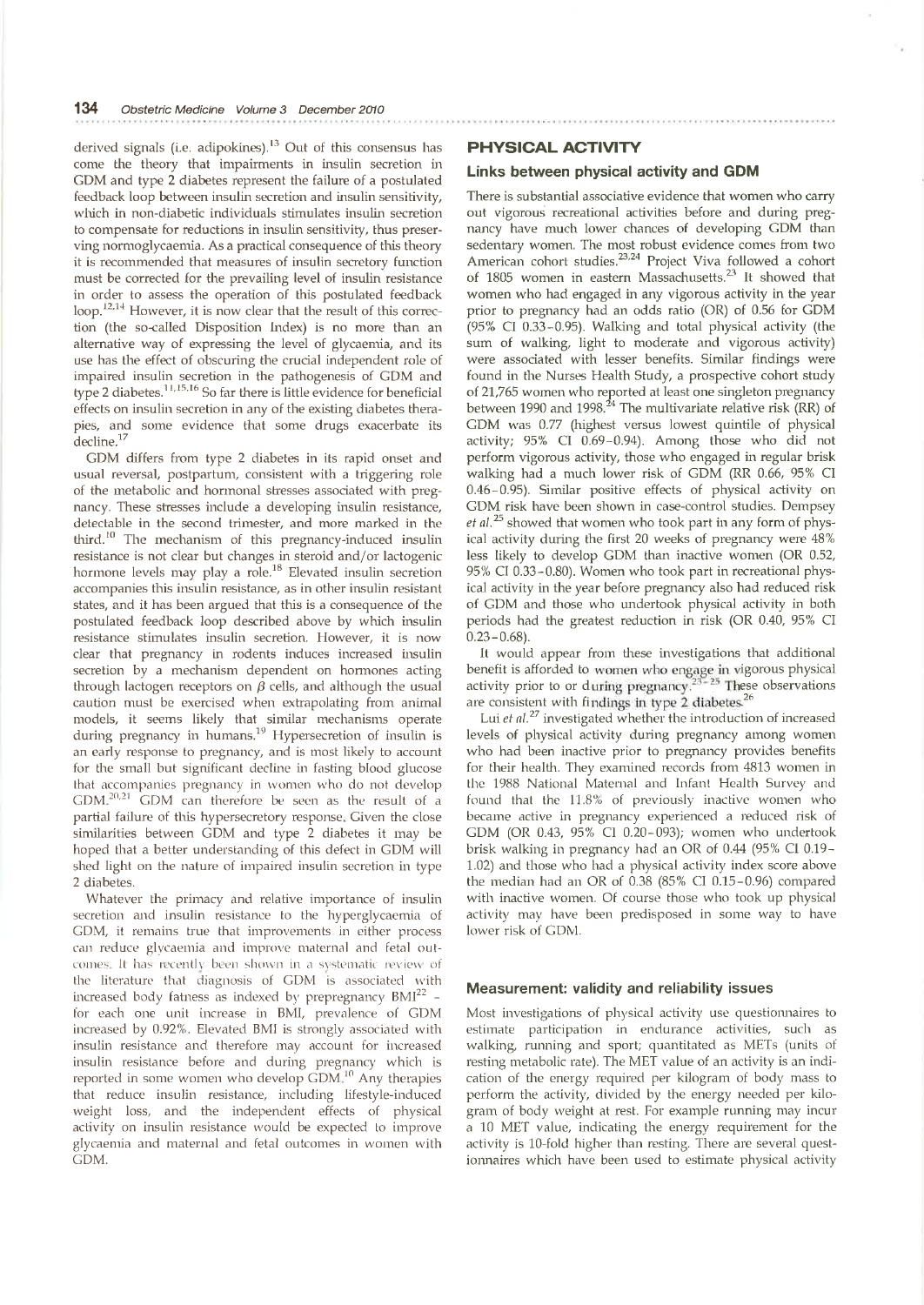in pregnancy such as the Kaiser Physical Activity Survey (KPAS),<sup>28</sup> and the Pregnancy Physical Activity Questionnaire (PPAQ).<sup>29</sup> Both instruments appear to provide reliable and valid indices of physical activity. Schmidt et al.<sup>30</sup> administered the KPAS along with the PPAQ and conducted accelerometer measurements for seven days on 63 pregnant women. They showed that the reproducibility of the KPAS was moderately high (the intraclass correlation for total activity was 0.84) and Spearman correlations between the accelerometer data and reported total activity ranged from 0.49 to 0.59, with scores derived from the KPAS and PPAQ being highly intercorrelated. Earlier work showed that correlations between accelerometer measures and PPAQ total activity scores ranged from 0.08 to 0.43 for total activity, i.e. the scores exhibited low to moderate validity.<sup>29</sup> It should be emphasized that there is relatively little evidence about possible effects of flexibility or strength exercise (for example, upper body resistance exercise) on the risk of GDM, despite the possible utility of resistance exercise in the management of type 2 diabetes in adults (discussed below).<sup>31</sup> Physical activity may have broader effects on pregnant women than reduction of GDM risk alone. For example, a retrospective Canadian case-control study showed that women who performed regular leisure time physical activity in the first 20 weeks of pregnancy had much lower risks of preeclampsia (RR 0.67, 95% Cl 0.46-0.96) and gestational hypertension (RR 0.75, 95% CI 0.54-1.05).<sup>32</sup> Retnakaran et al.<sup>33</sup> showed that vigorous/sports activity was associated with improved glucose tolerance status ( $P = 0.02$ ) and was weakly correlated with an index of insulin sensitivity ( $r = 0.21$  P <  $0.001$ ).

#### Influence of physical activity in pregnancy

Few studies have examined factors that influence performance of physical activity in pregnancy. Pereira et al.<sup>34</sup> identified the factors which appear to inhibit women from undertaking physical activity in pregnancy. These included the onset of pregnancy (13% were inactive before pregnancy and 22% in the postpartum period) and the presence of at least one child (OR 1.58, Cl 1.07-2.32). Postpartum factors associated with inactivity included weight retention, working longer hours in the first trimester and reported lack of child care. Dinallo et al.<sup>35</sup> used accelerometry to show that pregnant women slowed down their walking pace in a treadmill walking condition as pregnancy progressed. The authors observed that less than 12% of women in the study's free-living condition met recommended physical activity guidelines consistent with the findings of other investigations.<sup>36</sup> With only 50% of non-pregnant women meeting current minimum physical activity levels, and levels of participation declining during pregnancy, there appears considerable scope to increase levels of physical activity undertaken by pregnant women.<sup>8</sup>

While there is strong suggestive evidence that vigorous and habitual physical activity can reduce the risk of GDM, many women are inactive both before and increasingly during pregnancy. More randomized controlled trials are required to investigate the effects of different forms of exercise during pregnancy.

#### Acute and chronic effects of exercise

A single bout of exercise results in a marked rise in insulinstimulated glucose uptake in insulin-resistant individuals.<sup>37</sup>

When individuals with type 2 diabetes performed postprandial exercise for 45 minutes at a moderate intensity, a significant reduction in glycaemic excursion and plasma insulin levels were observed.<sup>38</sup> However, although distinct, the effect of exercise was transient with glycaemia and plasma insulin returning to original levels after four hours with the consumption of a second meal.<sup>38</sup> Interestingly, although the mechanism differed, a reduction in caloric intake had the same effect as exercise on postprandial glycaemia and plasma insulin levels. The mechanism for this exercise response may be attributed to enzymatic changes in the regulation of non-oxidative disposal of glucose, elevated skeletal muscle blood flow and a decline in muscle glycogen.<sup>39</sup> The complexity of the systemic response to acute exercise is underscored by recent observations of an exercise and metformin interaction.<sup>39</sup> When metformin and acute exercise were combined, insulin sensitivity remained unchanged. In contrast, the exercise-only condition caused insulin sensitivity to significantly increase (54%). Given that metformin and exercise target different tissues (liver and skeletal muscle, respectively), the authors had proposed an additive effect associated with combined acute exercise and metformin administration.<sup>39</sup> These findings are preliminary and warrant further investigation, but highlight the complex systemic effects exercise has on human physiology.

As with type 2 diabetes, in women with GDM, a single bout of 30-minute low- or moderate-intensity exercise caused plasma glucose levels to decline significantly for up to 15 minutes after<br>the completion of exercise.<sup>40</sup> Other investigations have reported a more prolonged (60 min) decline in postprandial plasma glucose upon cessation of exercise.<sup>41</sup> However, in all investigations the effect of a single bout of exercise in GDM individuals is short-lived with no residual effect observed on glycaemic control or insulin levels in the day following.<sup>41-43</sup> Thus, for exercise to have a sustained influence on glycaemic control through these mechanisms, a chronic exercise regimen is required.<sup>44,4</sup>

There is strong evidence that physical training has a beneficial effect in the treatment of type 2 diabetes.<sup>46</sup> Furthermore, a measurable improvement in glycaemic control has been observed after one to 12 weeks of physical training<br>in a variety of populations.<sup>47-50</sup> These findings suggest that glycaemic control can adapt in a time period clinically relevant for implementation with GDM patients. However, direct evidence in GDM participants is sparse. Only five investigations have been published; they are characterized by small cohort size, disparate treatment regimens and primary outcome measures.  $40,44,45,51,52$ 

Notwithstanding the contrasting methodologies, several investigations have observed a significant change in glycaemic control or exogenous insulin requirement following a 4-8-week regimen of exercise in the final trimester of pregnancy.<sup>44,45,51</sup> Jovanovic-Peterson et al. observed a significant decline in glycosylated haemoglobin ( $\sim$ 10%), fasting glucose ( $\sim$ 20%) and one hour plasma glucose  $(\sim 40\%)$  in GDM women following a six-week arm ergometry exercise intervention compared with treatment with diet alone. These marked changes were achieved with an exercise regimen that required 20 minutes of endurance exercise three times per week, a training duration and frequency significantly less than that recommended for diabetic or gravid populations.<sup>53,54</sup>

In contrast, Bung et  $al$ .<sup>51</sup> utilized a more demanding exercise regimen requiring subjects to exercise at 50% of estimated  $\rm \dot{VO}_{2peak}$  for 45 minutes three times per week during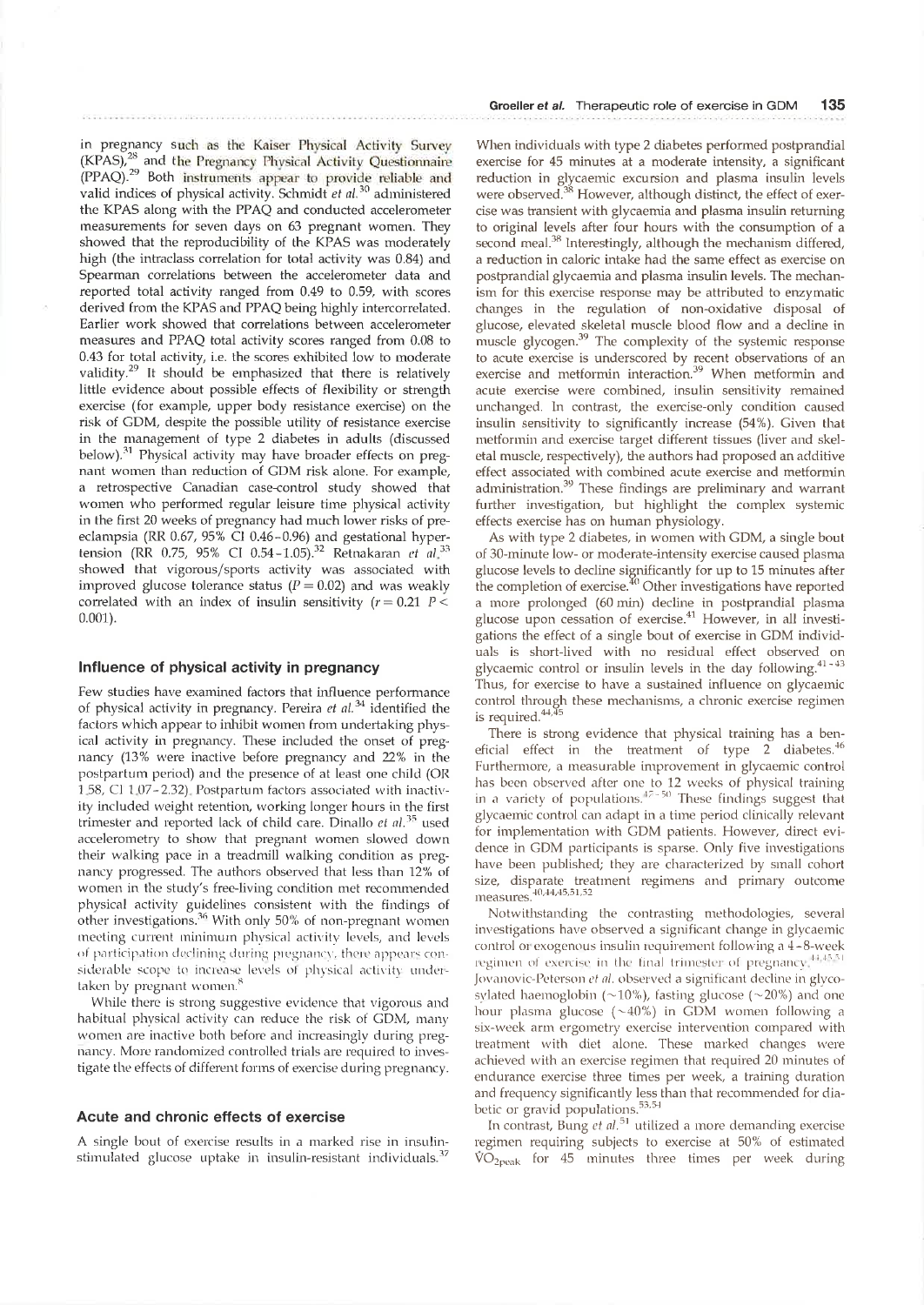semirecumbent cycling. The authors deliberately selected GDM subjects who were unresponsive to dietary therapy. After eight weeks of supervised exercise no change in glycaemic control was observed compared with the insulin only group. However, only the exercise group was able to maintain euglycaemia without the need of insulin therapy. These findings suggest that regular endurance exercise was as effective as exogenous insulin therapy in maintaining euglycaemia.<sup>51</sup> These findings were not supported by Avery et al.,<sup>40</sup> who observed no change in HbA1c, incidence of exogenous insulin therapy and fasting or postprandial blood glucose levels compared with a diet-only control group. With less than  $\sim$ 25% (4) of the experimental group completing the eight-week supervised and home-based exercise regimen, the results of this investigation should be interpreted with caution given the significant reduction in statistical power. Similar caution should be applied to the results of a larger study ( $n = 96$ ) that investigated the effect of semisupervised exercise in GDM women.<sup>52</sup> Subjects were not randomly allocated to experimental groups; they self-enrolled into either a treatment group (diet and exercise 7 days per week;  $n = 39$ ) or control group (diet only;  $n =$ 57) and baseline levels of physical activity were not reported. The investigators observed exogenous insulin requirement was similar between the two groups and maternal weight gain was significantly lower in the treatment group compared with controls

The effect of endurance exercise has been extensively investigated and shown to be effective in improving insulin resistance and glycaemic control in type 2 diabetes.<sup>46</sup> In contrast, resistance exercise has been less studied, but more recent evidence suggests that it should be an essential part of a treatment regimen in type 2 diabetes.<sup>50</sup> Although the mechanism is not yet clear, progressive resistance training may increase fat-free mass, reduce intramuscular triglycerides or change visceral fat deposits.<sup>50,55,56</sup> Importantly, the mechanism of adaptation may be different from endurance-based exercise suggesting that regimens that combine both endurance and resistance exercise may be synergistic.<sup>57</sup> Stair-climbing for example could be considered as combining both endurance and resistance components. Interestingly, in gravid women who did not engage in recreational physical activity, those who reported climbing one to four flights of stairs or greater than 10 flights daily had a 23% and 81% reduction in GDM risk, respectively.<sup>2</sup> Furthermore, a longitudinal resistance training regimen in GDM women showed that the number of women requiring insulin following the intervention did not change, but there was a significant change in insulin requirement.<sup>45</sup> The exercise regimen consisted of whole-body exercise using rubber tubing performed in a continuous circuit-type workout, interspersed with short one-minute rest periods between each exercise station. Brankston and co-investigators<sup>45</sup> observed that resistance-trained subjects had a delay in the initiation of insulin therapy, were prescribed less insulin and those subjects with a BMI greater than  $25 \text{ kg} \cdot \text{m}^2$  had a greater attenuation of exogenous insulin requirement compared with the diet only control group. However, this investigation also utilized a relatively small sample size ( $n = 32$ ) with a significant difference observed between the experimental groups in prepregnancy body mass and hyperglycaemia, indicating matching of subjects was less than optimal.

Although the findings appear promising, given the limitations of the existing longitudinal GDM investigations, a definitive finding on the clinical significance of physical training as an adjunct therapy in GDM at this stage cannot be determined.<sup>58</sup> Indeed, it has been reported there are inadequate data to deduce the risks and benefits of exercise during normal pregnancies.<sup>59</sup> The methodology of two larger proposed investigations has been published, the results of which should shed some light on the efficacy of early exercise intervention during pregnancy on risk of GDM.<sup>60,61</sup>

The minimum level of physical activity recommended by the American College of Sports Medicine and American Heart Association for healthy adults aged 18-65 years is 30 minutes of moderate-intensity aerobic activity five days per week (or vigorous-intensity 20 minutes, three days per week) and activities that maintain or increase muscular endurance or strength two days per week.<sup>62</sup> Currently, 30 minutes or more of moderate-intensity exercise a day on most, if not all, days over a week is recommended for pregnant women without medical or obstetric complications.  $^{54}$ 

#### **CLINICAL IMPLICATIONS**

For the vast majority of pregnant women with gestational diabetes, exercise will be beneficial and recommended. When women are diagnosed with gestational diabetes and educated about the long-term risks of type 2 diabetes, many become highly motivated to achieve lifestyle changes. This should be taken as an opportunity to help women make potentially longlasting changes to both their dietary and exercise habits.

There are a small number of situations where exercise in pregnancy must be restricted or limited in some way. The American College of Obstetricans and Gynecologists have itemized these contraindications in a Committee Opinion paper published in 2002 (Table 1).<sup>54</sup> It must be noted that there is no specific evidence to support these recommendations although physiologically they appear reasonable. These conditions are generally co-incident to the diagnosis of gestational diabetes and not caused by it. It would be prudent to include severe polyhydramnios in the list of absolute contraindications as these women have an increased risk of preterm rupture of membranes.

In women with relative contraindications, with appropriate assessment and counselling it may be possible to allow exercise in pregnancy. In fact many of these women may potentially benefit from exercise in terms of their underlying conditions and their pregnancy outcomes. With appropriate caution, women with chronic respiratory conditions, obesity and previous sedentary lifestyle can be introduced to an appropriate exercise programme during pregnancy that may motivate them to continue exercise after pregnancy.

Pregnant women frequently require modification of their exercise regimen because of musculo-skeletal or mechanical symptoms such as pubic symphysis dysfunction or back pain. The prescription of an upper body exercise programme, for example, cycle ergometry or water-based exercise programmes can overcome these limitations. Similarly, the demands of work, partners and other children may make planning and participating in exercise difficult. By including specific exercise advice in the management plan for gestational diabetes, it may help validate the women's requests for support in both the workplace and home to allow her to meet these recommendations. The building of social support networks and elevating confidence in the practice of physical activity are important determinants of increased levels of physical activity postpartum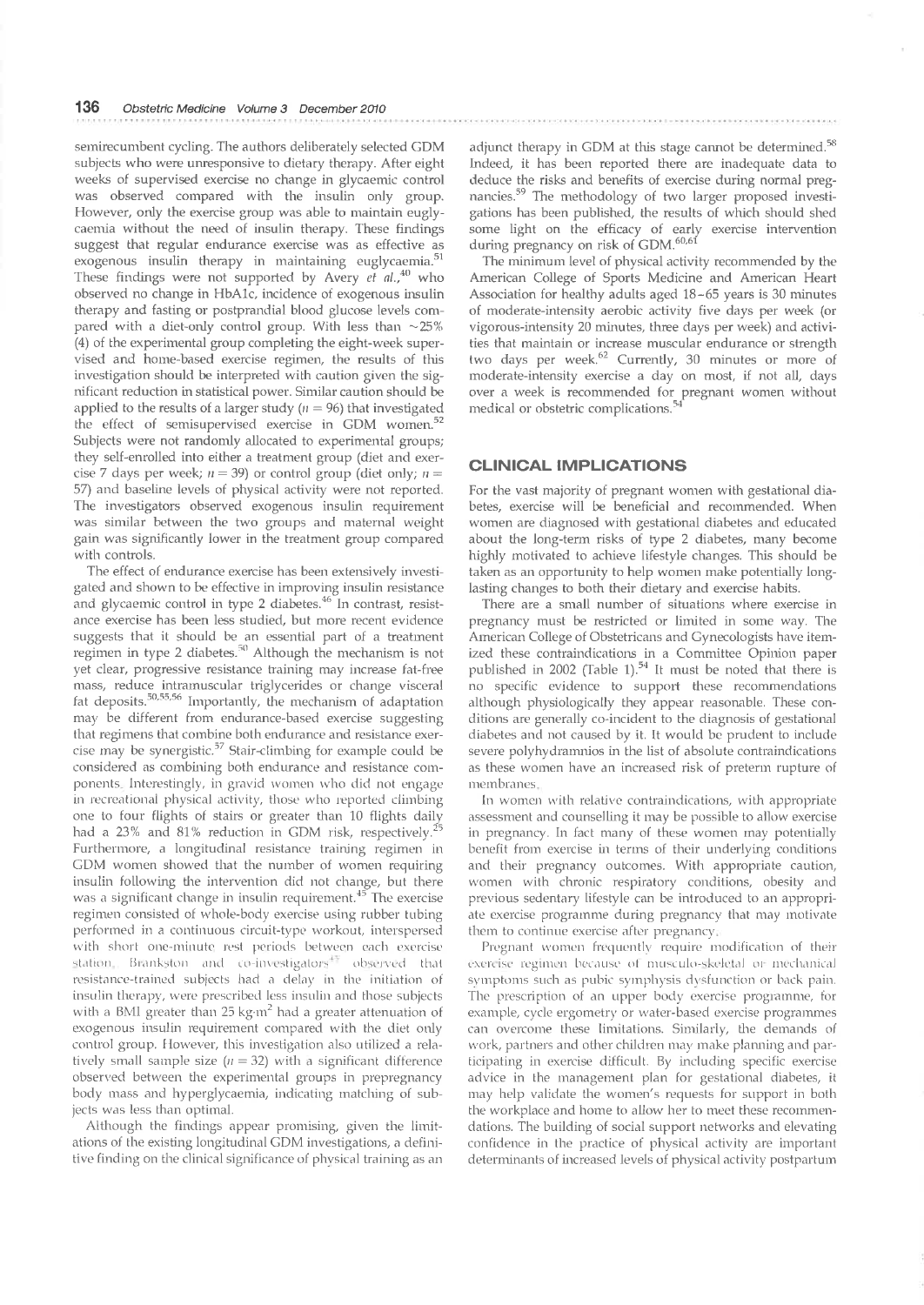|  | Groeller et al. Therapeutic role of exercise in GDM | 137 |
|--|-----------------------------------------------------|-----|
|--|-----------------------------------------------------|-----|

| Table 1                 | ACOG recommendations regarding exercise in |  |
|-------------------------|--------------------------------------------|--|
| pregnancy <sup>54</sup> |                                            |  |

| <b>Absolute contraindications</b>                                                                                                      | <b>Relative contraindications</b>                                    |
|----------------------------------------------------------------------------------------------------------------------------------------|----------------------------------------------------------------------|
| <b>Medical</b><br>O Haemodynamically significant heart<br>disease, e.g. mod-severe valvular heart<br>disease, cardiomyopathy, cyanotic | O Severe anaemia                                                     |
| heart disease                                                                                                                          |                                                                      |
| O Restrictive lung disease                                                                                                             | O Unevaluated cardiac                                                |
| O Preeclampsia                                                                                                                         | arrhythmia<br>O Chronic bronchitis                                   |
|                                                                                                                                        | O Poorly controlled type 1<br>diabetes                               |
|                                                                                                                                        | O Extreme morbid obesity<br>O Extreme underweight (BMI<br>< 121      |
|                                                                                                                                        | O history of extreme sedentary<br>lifestyle                          |
|                                                                                                                                        | O Poorly controlled                                                  |
|                                                                                                                                        | hypertension                                                         |
|                                                                                                                                        | O Orthopaedic limitations<br>O Poorly controlled seizure<br>disorder |
|                                                                                                                                        | O Poorly controlled                                                  |
|                                                                                                                                        | hyperthyroidism                                                      |
|                                                                                                                                        | O Heavy smoker                                                       |
| Obstetric                                                                                                                              |                                                                      |
| O Incompetent cervix/cerclage                                                                                                          | O Intrauterine growth restriction<br>in current pregnancy            |
| O Multiple gestation at risk for premature<br>labour                                                                                   |                                                                      |
| O Persistent second or third trimester<br>bleeding                                                                                     |                                                                      |
| O Placenta praevia after 26 weeks<br>gestation                                                                                         |                                                                      |
| O Ruptured membranes                                                                                                                   |                                                                      |
| $BMI = body$ mass index                                                                                                                |                                                                      |

in women with recent GDM.<sup>63</sup> Such support practices may assist in reducing the risk of developing type 2 diabetes.

As gestational diabetes is a relatively common complication, it may be practical to offer supervised group exercise such as walking groups, antenatal exercise classes or aqua aerobics. This can also help develop the exercise habit in a positive, supportive environment for women who have often been marginalized from such activities, for example, by obesity.

#### **REFERENCES**

- 1 Wild S, Roglic G, Green A, Sicree R, King H. Global prevalence of diabetes: estimates for the year 2000 and projections for 2030. Diabetes Care 2004:27:1047-53
- 2 Cheung NW, Byth K. Population health significance of gestational diabetes. Digbet - Cap: 2003;26:2005-0
- 3 Kjos SL, Peters RK, Xiang A, Henry OA, Montoro M, Buchanan TA, Predicting future diabetes in Latino women with gestational diabetes: utility of early post-partum glucose tolerance testing. Diabetes 1995;44:586-91
- 4 Gunderson EP, Lewis CE, Tsai AL, et al. A 20-year prospective study of childbearing and incidence of diabetes in young women, controlling for glycemia before conception: the Coronary Artery Risk Development in Young Adults (CARDIA) Study Diabetes 2007;56:2990-6
- 5 The FIAPO Study Cooperative Research Group. Hyperglycemia and adverse pregnancy outcomes. N Engl J Med 2008;358:1991-2002
- 6 Eriksson KF, Lingarde F. Prevention of type 2 (non-insulin-dependent) diabetes mellitus by diet and physical exercise. The 6-year Malmo feasibility study. Diabetologia 1991;34:891-8
- Booth FW, Gordon SE, Carlson CJ, Hamilton MT. Waging war on modern chronic diseases: primary prevention through exercise biology J Appl Physiol 2000;88:774-87
- 8 Bauman A, Ford I, Armstrong T. Trends in Population Levels of Reported Physical Activity in Australia, 1997, 1999 and 2000. Canberra: Australian Sports Commission, 2001
- 9 King H. Epidemiology of glucose tolerance and gestational diabetes in women of childbearing age. Diabetes Care 1998;21(Suppli 2: Proceedings of the Fourth International Workshop-Conference): B9-13
- 10 Buchanan TA, Xiang AH. Gestational diabetes mellitus. J Clin Invest  $2005;115:485 - 91$
- 11 Jenkins AB, Campbell LV. Insulin secretion and impaired glucose tolerance. Diabetologia 2010;53:2266-68
- 12 Buchanan TA. Pancreatic B-cell defects in gestational diabetes: implications for the pathogenesis and prevention of type 2 diabetes. J Clin Endocrinol Metab 2001;86:989-93
- 13 lozzo P. Viewpoints on the way to the consensus session: where does insulin resistance start? The adipose tissue. Diabetes Care 2009;32(Suppl. 2):S168-73
- 14 Bergman RN, Ader M, Huecking K, Van Citters G. Accurate assessment of beta-cell function - the hyperbolic correction. Diabetes 2002;51(Suppl.  $1):5212 - 20$
- 15 Jenkins AB, Campbell LV, Insulin secretion and impaired glucose tolerance, Response to Mari A, Ferrannini E [letter]. Diabetologia 2010;53:2271-2
- 16 Mari A, Ferrannini E, Insulin secretion and impaired glucose tolerance. reply to Jenkins AB, Campbell LV [letter]. Diabetologia 2010;53:2269-70
- 17 Wajchenburg BL. B-Cell failure in diabetes and preservation by clinical treatment; Endocr Rev 2007;28:187-218
- 18 Hodson K, Gestational diabetes emerging concepts in pathophysiology, Obstet Med 2010:3:128-133
- 19 Ben-Jonathan N, LaPensee CR, LaPensee EW. What can we learn from rodents about prolactin in humans? Endocr Rev 2008;29:1-41
- 20 Wang Y, Storlien LH, Jenkins AB, et al. Dietary variables and glucose tolerance in pregnancy. Diabetes Carc 2000;23:460-4
- 21 Buch I, Hornnes PJ, Kuhl C, Glucose tolerance in early pregnancy, Acta Endocrinol 1986;112:263-6
- 22 Torloni MR, Betrán AP, Horta BL, et al. Prepregnancy BMI and the risk of gestational diabetes: a systematic review of the literature with meta-analysis. Obes Rev 2008;10:194-203
- 23 Oken E, Ning Y, Rifas-Shiman SL, Radesky JS, Rich-Edwards JW, Gillman MW. Associations of physical activity and inactivity before and during pregnancy with glucose tolerance. Obstet Gynecol 2006;108:1200-7
- 24 Zhang C, Solomon CG, Manson JE, Hu FB. A prospective study of pregravid physical activity and sedentary behaviors in relation to the risk of gestational diabetes mellitus. Arch Intern Med 2006;166:543-8
- 25 Dempsey JC, Butler CL, Sorenson TK, et al. A case-control study of maternal recreational physical activity and risk of gestational diabetes mellitus. Diabetes Res Clin Pract 2004;66:203-15
- 26 Zanuso S, Jimenez A, Pugliese G, Corigliano G, Balducci S. Exercise for the management of type 2 diabetes: a review of the evidence. Acta Diabetol  $2010:47:15 - 22$
- 27 Liu J, Laditka JN, Mayer-Davis EJ, Pate RR. Does physical activity during pregnancy reduce the risk of gestational diabetes among previously inactive women? Birth 2008;35:188-95
- 28 Baecke JA, Burema J, Frijters JE, A short questionnaire for the measurement of habitual physical activity in epidemiological studies. Am J Clin Nutr 1982;36:936-42
- 29 Chasan-Taber L, Schmidt MD, Roberts DE, Hosmer D, Markenson G, Freedson PS. Development and validation of a pregnancy physical activity questionnaire, Med Sci Sports Exerc 2004;36:1750~60
- 30 Schmidt MD, Freedson PS, Pekow P, Roberts D, Sternfeld B, Chasan-Taber L. Validation of the Kaiser Physical Activity Survey in pregnant women. Med Sci Sports Exerc 2006;38:42-50
- 31 Eves ND, Plotnikoft RC Resistance training and type 2 diabetes. considerations for implementation at the population level. Diabetes Care 2006:29:1933-41
- 32 Marcoux S, Brisson J, Fabia J. The effect of leisure time physical activity on the risk of pre-eclampsia and gestational hypertension. J Epidemiol Commun Health 1989;43:147-52
- 33 Retnakaran R, Qi Y, Sermer M, Connelly P, Zinman B, Hanley AJ. Pre-gravid physical activity and reduced risk of glucose intolerance in pregnancy: the role of insulin sensitivity. Clin Endocrinol 2009;70:615-22
- 34 Pereira MA, Rifas-Shiman SL, Kleinman KP, Rich-Edwards JW, Peterson KE, Gillman MW, Predictors of change in physical activity during and after pregnancy: project Viva, Am J Prev Med 2007;32:312-9
- 35 DiNallo JM, Le Masurier GC, Williams NI, Symons Downs D. Walking for health in pregnancy: assessment by indirect calorimetry and accelerometry Res Q Exerc Sport 2008;79:28-35